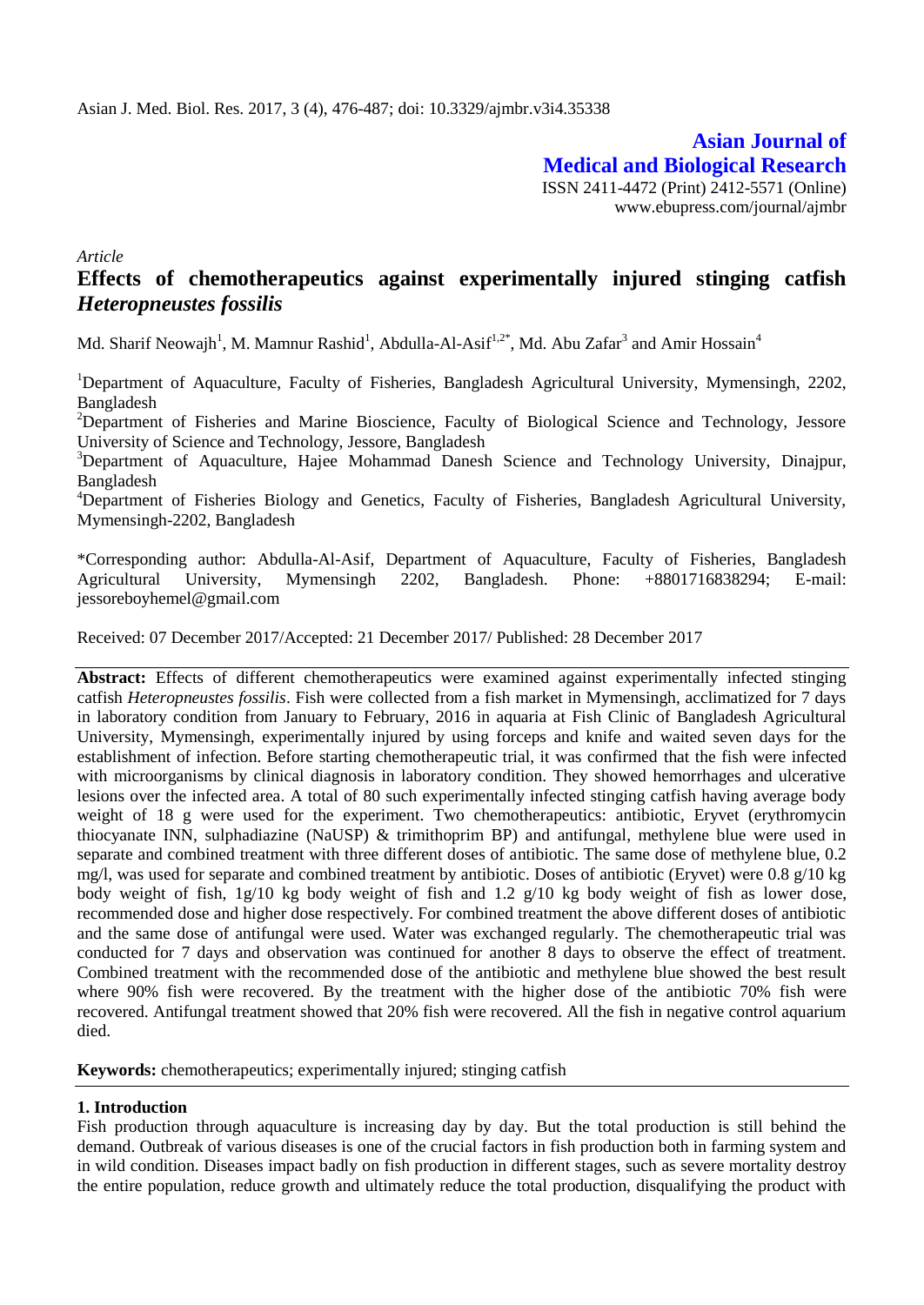reduced market price. A wide range of biological etiologies including virus, fungus, and especially bacteria have been associated with outbreak of diseases. Chemicals and antibiotics are important components in health management of aquatic animal, pond construction, soil and water management, improvement of natural aquatic productivity, transportation of live fish, feed formulation, manipulation of reproduction, growth promotion and processing and value addition of the final product (Subasinghe *et al.,* 1996; GESAMP, 1997). A variety of other chemicals are also being used in aquaculture for health management of fish apart from antibiotics. They include sodium chloride, formalin, malachite green, methylene blue, potassium permanganate, hydrogen per oxide, copper compounds, glutaraldehyde and trifluralin (Plumb, 1992). Methylene blue is an organic dye that has been popular as a parasiticide and fungicide on fish. It is principally used in hatcheries rather than grow-out systems. Lengthy withdrawal period was essential following application of methylene blue because of persistent residues (Alderman, 1992). Antibiotics have been widely used in aquaculture worldwide to treat infections caused by a variety of bacterial pathogens of fish. It has been applied in aquaculture for over 50 years. Antibacterial chemotherapy is applied in aquaculture throughout the world. Although selecting the correct antibiotic and accurate dose is important factor in controlling bacterial disease, proper administration of any antibiotic for the recommended number of days is equally important. Many problems have been associated with the use of aquamedicines. Many marginal farmers face the lack of efficiency of aqua-medicines. They are not truly benefited through using the recommended dose of aqua-medicines from different pharmaceutical companies. On the other hand, if the dose of antibiotic is too low or treatment time is too short, the bacteria will not be killed or weakened enough and this greatly increases the risk of the bacteria to develop resistance to the antibiotic. When bacteria become resistant to a specific antibiotic, even high concentrations of that drug will not be effective. Decreased efficacy has been documented in many antimicrobial drugs regardless of their mechanism of action (Dixon, 1994). The objectives of the present study were to understand the effect of selected chemotherapeutics against experimentally infected *Heteropneustes fossilis* and to determine the dose, dosage, and methods of their application.

#### **2. Materials and Methods**

#### **2.1. Experimental fish**

Stinging catfish *Heteropneustes fossilis* of average body weight of 18 g were collected from the Mechua Bazar fish market in Mymensingh. The fish were acclimatized for 7 days in laboratory condition at Fish Clinic of Bangladesh Agricultural University, Mymensingh.

#### **2.2. Experimental injury**

The acclimatized fish were experimentally injured by using forceps and knife at a dorso-lateral place, ventrolateral portion of the caudal region, ventral region and on the dorsal surface of the head (Figure 1). The fish were kept in the same aquaria and waited for seven days for formation of lesions. After the establishment of infection, 80 such experimentally infected fish were selected for chemotherapeutic treatment.



**Figure 1. Experimental injury on the (a) dorso-lateral region (b) ventro-lateral portion in the caudal region (c) on the ventral region (d) on the dorsal surface of the head of stinging catfish,** *Heteropneustes fossilis.*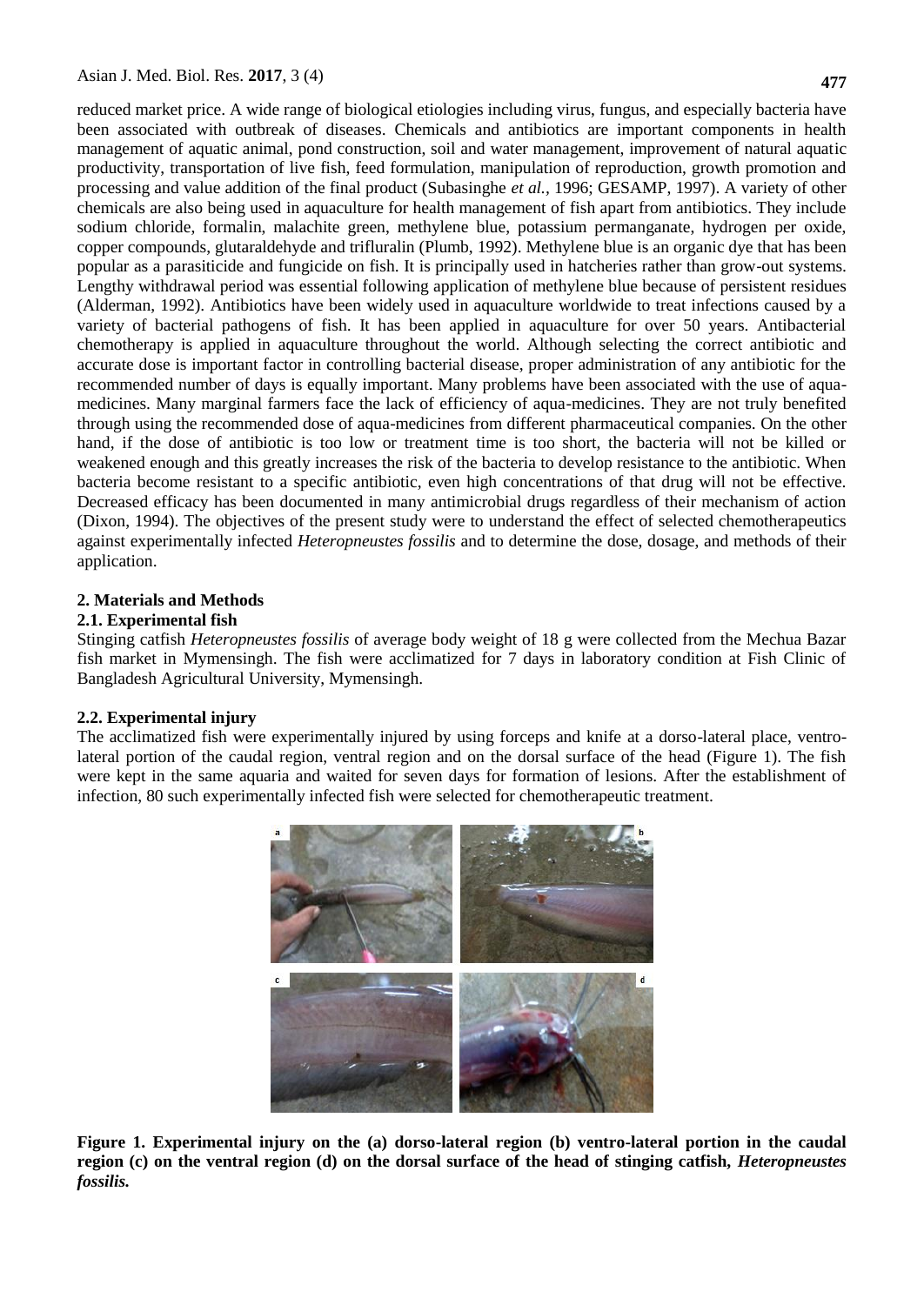### **2.3. Clinical diagnosis**

For primary detection of the establishment of infection, following general clinical symptoms were investigated. The observation were, presence of any external hemorrhage; presence of any superficial and or ulcerative lesion in the experimentally injured place; darkening of body color; condition of any exophthalmia; loss or rottening of any fin rays; any cork screw or vertical swimming; any abnormal feeding tendency; and any sluggish movement or frequent rest.

### **2.4. Chemotherapeutics used**

The antibiotic, Eryvet (Figure 2a) was used in treating the experimental infections. The trade name was Eryvet; composition was Erythromycin thiocyanate INN, sulphadiazine (NaUSP) and trimithoprim BP; name of the company was ACI Animal Health, ACI Limited. The recommended dose was 1 g/10 kg fish for 7 days. Methylene blue, the antifungal (Figure 2b) was also used in this experiment.



**Figure 2. (a) Eryvet the antibiotic (b) Methylene blue, the antifungal, used in the experiment.**

### **2.5. Experimental setup**

The water re-circulatory system in the wet laboratory of the Faculty of Fisheries, Bangladesh Agricultural University, Mymensingh, was consisted of 12 rectangular glass aquaria of 40 1iter capacity, 5 drums, 1 pump and one overhead tank. Water was picked up into the overhead tank by pump. Aquaria were filled up by the water of overhead tank through downward pipe. When aquaria were filled up, water was passed through collection pipe to ultra-violet tube light complex. Then the water was reserved in the plastic drum. Drum water was picked up into the over head tank by pump (Figure 3). Freshwater from underground deep pump was added to the re-circulatory system as and when needed to fill up the loss due to evaporation. The trials were conducted in eight separate aquaria. Antifungal treatment was given in one aquaria, three aquaria were treated with antibiotic, the next three aquaria were treated with the combination of antibiotic and antifungal, and rest aquaria was selected as negative control. The aquaria with the above chemotherapeutics were designed as Section-A, Section-B, Section-C and Section-D, as follows.



**Figure 3. Layout of the re-circulatory system used for the experimentally injured catfish. A. five plastic drums; B. motor and overhead tank; C. downward pipeventilated to each aquarium and the collection pipe; D. ultra violet tube light complex.**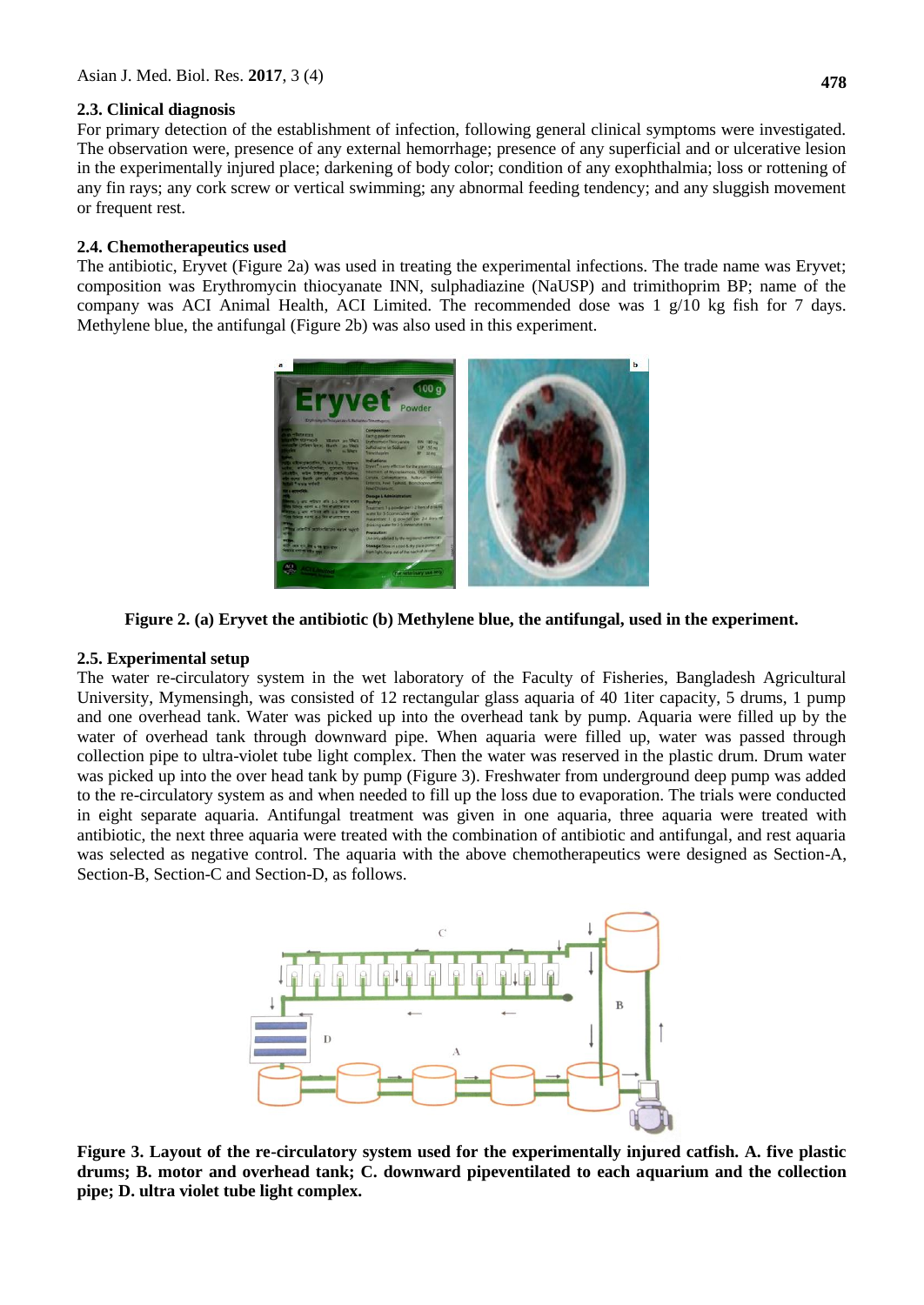#### **2.5.1. Antifungal treatment (Section A)**

In section-A, the aquarium number 1 was treated with the antifungal, methylene blue, at a dose of  $0.2 \text{ mg/l}$ water and the fish were intubated with 0.5 ml of sterile distilled water, once daily for 7 days.

#### **2.5.2. Antibiotic treatment (Section B)**

In Section-B, the aquarium number 2 was supplied with the antibiotic Eryvet at a dose, lower than the recommended dose, 0.8 g/10 kg fish. In Section-B, the aquarium number 3 was supplied with the antibiotic Eryvet at the recommended dose, 1 g/10 kg fish. In Section-B, the aquarium number 4 was supplied with the antibiotic Eryvet at a dose, higher than the recommended dose, 1.2 g/10 kg fish.

### **2.5.3. Combination of antifungal and antibiotic (Section C)**

In Section-C, the aquarium number 5 was supplied with a combined treatment of the antibiotic, Eryvet, at a dose, lower than the recommended dose,  $0.8 \frac{q}{10}$  kg fish and the antifungal, methylene blue, at a dose of 0.2 mg/l of water. In Section-C, the aquarium number 6 was supplied with a combined treatment of the antibiotic Eryvet at the recommended dose, 1  $g/10$  kg fish and the antifungal, methylene blue at a dose of 0.2 mg/l of water. In Section-C, the aquarium number 7 was supplied with a combined treatment of the antibiotic Eryvet at a dose, higher than the recommended dose,  $1.2 \frac{g}{10}$  kg fish and the antifungal, methylene blue, at a dose of 0.2 mg/l of water.

### **2.5.4. Negative control (Section D)**

In Section D, the aquarium number 8 was not mixed with any antifungal and the fish were intubated not with any antibiotic but with 0.5 ml of sterile distilled water, once daily for 7 days. Ten fish were released in each aquarium. Thus, in eight aquaria,  $10 \times 8 = 80$  fish were used. Average body weight of fish was 18 g (Table 1). Medicinal trial period was 7 days and, after that period, more 8 days were for observation of the treatment result. Thus total experimental period was one month (Table 2).

| <b>Aquarium number</b>     | <b>Section-A</b> | <b>Section-B</b> | Section-C |     |     |     | <b>Section-D</b> |     |
|----------------------------|------------------|------------------|-----------|-----|-----|-----|------------------|-----|
|                            |                  | 2                | 3         | 4   | 5   | 6   | 7                | 8   |
| Individual body weight (g) | 15               | 14               | 16        | 16  | 14  | 17  | 18               | 17  |
|                            | 15               | 14               | 16        | 17  | 14  | 18  | 19               | 18  |
|                            | 15               | 14               | 17        | 17  | 14  | 19  | 19               | 18  |
|                            | 16               | 15               | 17        | 17  | 15  | 19  | 19               | 18  |
|                            | 17               | 16               | 18        | 18  | 15  | 20  | 19               | 18  |
|                            | 17               | 16               | 18        | 18  | 16  | 20  | 20               | 19  |
|                            | 18               | 17               | 18        | 18  | 17  | 21  | 21               | 20  |
|                            | 18               | 17               | 20        | 19  | 17  | 21  | 21               | 20  |
|                            | 19               | 18               | 20        | 20  | 18  | 22  | 22               | 21  |
|                            | 20               | 19               | 20        | 20  | 20  | 23  | 22               | 21  |
| Total body weight (g)      | 170              | 160              | 180       | 180 | 160 | 200 | 200              | 190 |
| Average body weight (g)    | 17               | 16               | 18        | 18  | 16  | 20  | 20               | 19  |

#### **Table 1. The average body weight of each of ten fish in eight different aquaria.**

#### **Table 2. Different stages of the experiment and its duration.**

| <b>Experimental stage</b>                   | <b>Duration</b> (days) |  |  |
|---------------------------------------------|------------------------|--|--|
| Acclimatization                             |                        |  |  |
| Experimental injury                         |                        |  |  |
| Post injured infection establishment period |                        |  |  |
| Drug treatment period                       |                        |  |  |
| Period of observation of result             |                        |  |  |
| Total                                       | 30                     |  |  |

#### **2.6. Calculation and application of chemotherapeutics**

## **2.6.1. Antifungal (Methylene blue) (section A)**

### **2.6.1.1. Aquarium number 1**

Aquarium contained 30 liter of water. Dose of methylene blue = 0.2 ppm (0.2 mg/l) for prolong treatment. Total amount of methylene blue needed for aquarium =  $(0.2 \times 30)$  mg = 6 mg. Every 6 mg methylene blue was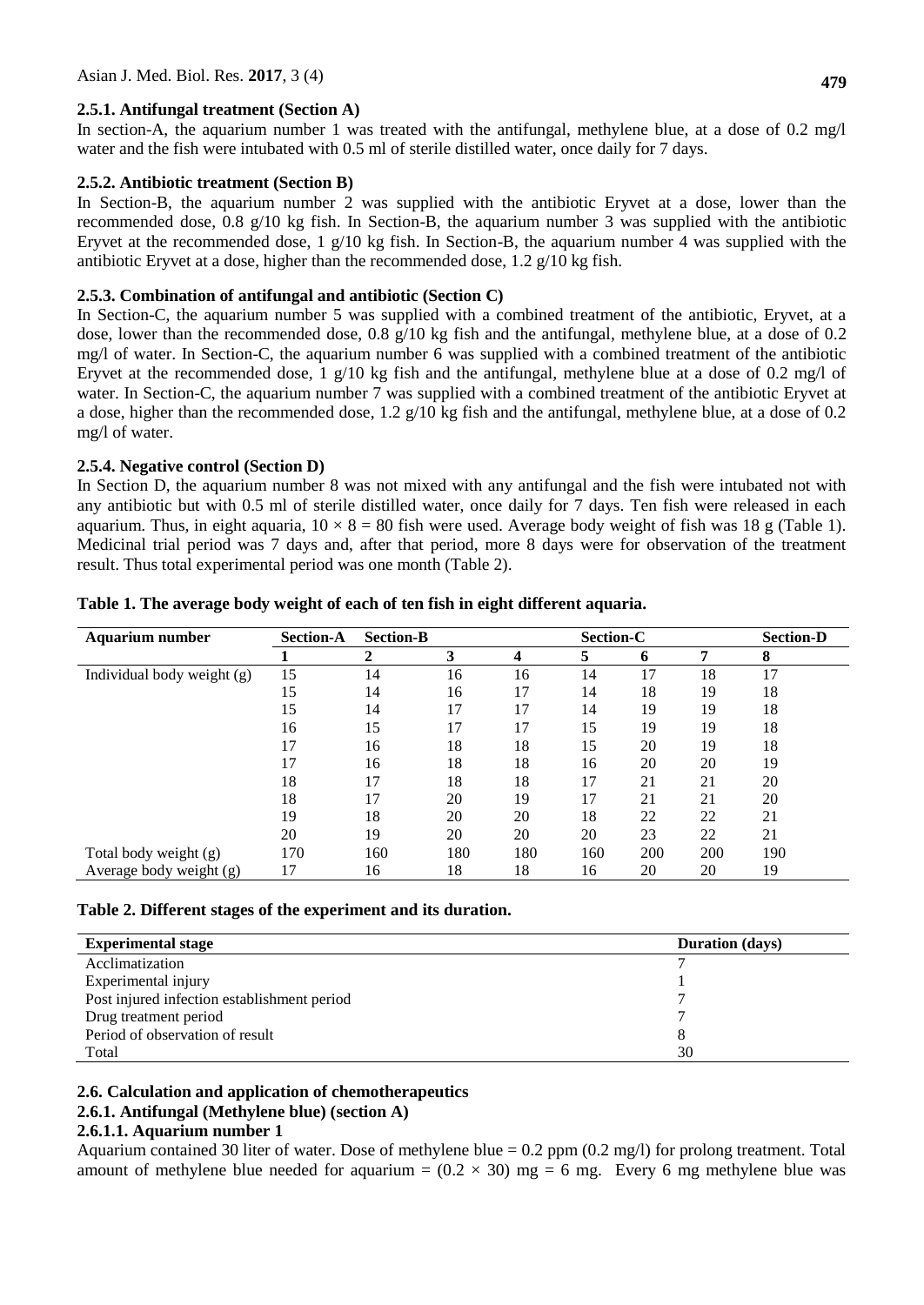weighed in an electric balance and put in an aquarium for 7 days. Everyday 50 percent water was changed and addition of methylene blue was adjusted after water change.

## **2.6.2. Antibiotic (Eryvet) (section B)**

## **2.6.2.1. Preparation of antibiotic**

At first 12.8 mg, 18 mg, 21.6 mg antibiotic was weighed in an electric balance and taken in three separate cleaned petridishes. Then 5 ml distilled water was added to the petridish to prepare 5 ml antibiotic solution. This 5 ml antibiotic solution was used for 10 fish. So, each fish was treated with 0.5 ml antibiotic solution. Fish was taken out from the aquarium by a scoop net and the suspension intubated orally. After 10 seconds of intubation fish was released in the aquarium. Antibiotic treatment was given once daily for 7 days.

### **2.6.2.2. Aquarium number 2**

Number of total fish used for antibiotic treatment was 10.Selected lower than the recommended dose: 0.8 g/10 kg body weight for 7 days. Average body weight of fish was 16 g. Total body weight of 10 fish = 160 g**.** Total amount of antibiotic required for 10 fish for 1 day =  $0.8 \times 160 \times 1000/10000 = 12.8$  mg. So, each fish required 1.28 mg antibiotic each day.

## **2.6.2.3. Aquarium number 3**

Number of total fish used for antibiotic treatment was 10. Selected recommended dose: 1 g/10 kg body weight for 7 days. Average body weight of fish was 18 g. Total body weight of 10 fish = 180 g. Total amount of antibiotic required for 10 fish =  $1 \times 180 \times 1000/10000 = 18$  mg. So, each fish required 1.8 mg antibiotic each day.

## **2.6.2.4. Aquarium number 4**

Number of total fish used for antibiotic treatment was 10. Selected higher than the recommended dose: 1.2 g/10 kg body weight for 7 days. Average body weight of fish was 18 g. Total body weight of 10 fish = 180 g. Total amount of antibiotic required for 10 fish =  $1.2 \times 180 \times 1000/10000 = 21.6$  mg. So, each fish required 2.16 mg antibiotic each day.

### **2.6.3. Combination of antifungal and antibiotic (section C)**

### **2.6.3.1. Preparation of antifungal (Methylene blue)**

Each aquarium contained 30 liter water. Dose of methylene blue  $= 0.2$  ppm  $(0.2 \text{ mg/l})$  for prolong treatment. Total amount of methylene blue needed for aquarium =  $(0.2 \times 30)$  mg = 6 mg.

6 mg methylene blue was weighed in an electric balance and put in Aquarium-5, Aquarium-6, Aquarium-7 respectively for 7 days. Everyday 50 percent water was changed and chemotherapeutics were adjusted after water change.

### **2.6.3.2. Preparation of antibiotic**

At first 12.8 mg, 20 mg, 24 mg antibiotic were weighed in an electric balance and taken in three separate cleaned petridishes. Then 5 ml distilled water was added to the petridish to prepare 5 ml antibiotic solution. This 5 ml antibiotic solution was used for 10 fish. So, each fish was treated with 0.5 ml antibiotic solution. Antibiotic solution was used for treatment as; the amount of 0.5 ml antibiotic suspension was taken in a syringe. Fish was taken out from the aquarium by a scoop net and the suspension intubated orally. After 10 seconds of intubation fish was released in the aquarium. Antibiotic treatment was given once daily for 7 days.

## **2.6.3.3. Antibiotic (Eryvet)**

### **2.6.3.3.1. Aquarium number 5**

Number of total fish used for antibiotic treatment was 10. Selected lower than the recommended dose  $0.8 \text{ g}/10$ kg body weight for 7 days.Average body weight of fish was 16 g. Total body weight of 10 fish = 160 g. Total amount of antibiotic required for 10 fish =  $0.8 \times 160 \times 1000/10000 = 12.8$  mg. So, each fish required 1.28 mg antibiotic each day.

### **2.6.3.3.2. Aquarium number 6**

Number of total fish used for antibiotic treatment was 10. Selected recommended dose: 1 g/10 kg body weight for 7 days. Average body weight of fish was 20 g. Total body weight of 10 fish = 200 g. Total amount of antibiotic required for 10 fish =  $1 \times 200 \times 1000/10000 = 20$  mg. So, each fish required 2 mg of antibiotic each day.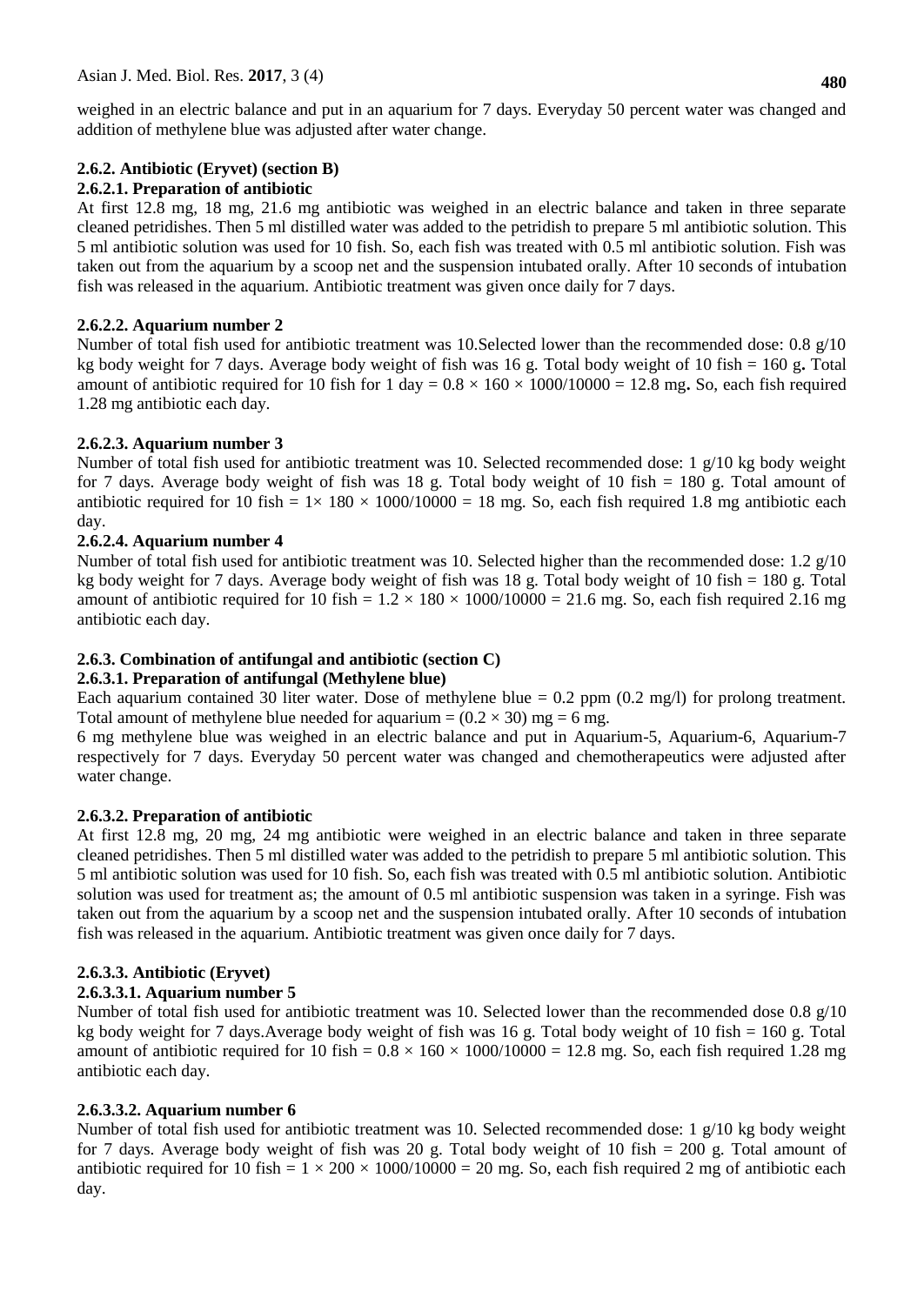Number of total fish used for antibiotic treatment was 10. Selected higher than the recommended dose, 1.2 g/10 kg body weight for 7 days. Average body weight of fish was 20 g. Total body weight of 10 fish = 200 g. Total amount of antibiotic required for 10 fish =  $1.2 \times 200 \times 1000/10000 = 24$  mg. So, each fish required 2.4 mg antibiotic each day.

### **3. Results**

#### **3.1. Temperature of the re-circulatory system**

During the study period the temperature of the re-circulatory system were ranged from 17ºC to 25ºC. The average temperature was 21.5ºC (Figure 4).



**Figure 4. Daily temperature fluctuation during the experimental period.**

### **3.2. Gross clinical features of the experimentally infected fish**

Experimentally infected stinging catfish *Heteropneustes fossilis* showed the following features after 7 days of artificial injury. Reddish lesion on the dorsal surface of the head (Figure 5); cottony appearance on the dorsal region (Figure 5); lesion on the ventro-lateral portion in the caudal region (Figure 5); lesion on the ventral region (Figure 6); lesion on the fin in the caudal region (Figure 6); hemorrhagic lesion on dorsal surface in the caudal region (Figure 6); blackish spot on the ventral region(Figure 6); cottony appearance on the dorso-lateral region (Figure 6).



**Figure 5. (A) Reddish lesion on the dorsal surface of the head; (B) Cottony appearance on the dorsal region; (C) Lesion on the ventro-lateral portion in the caudal and (D) Lesion on the ventral region of experimental fish.**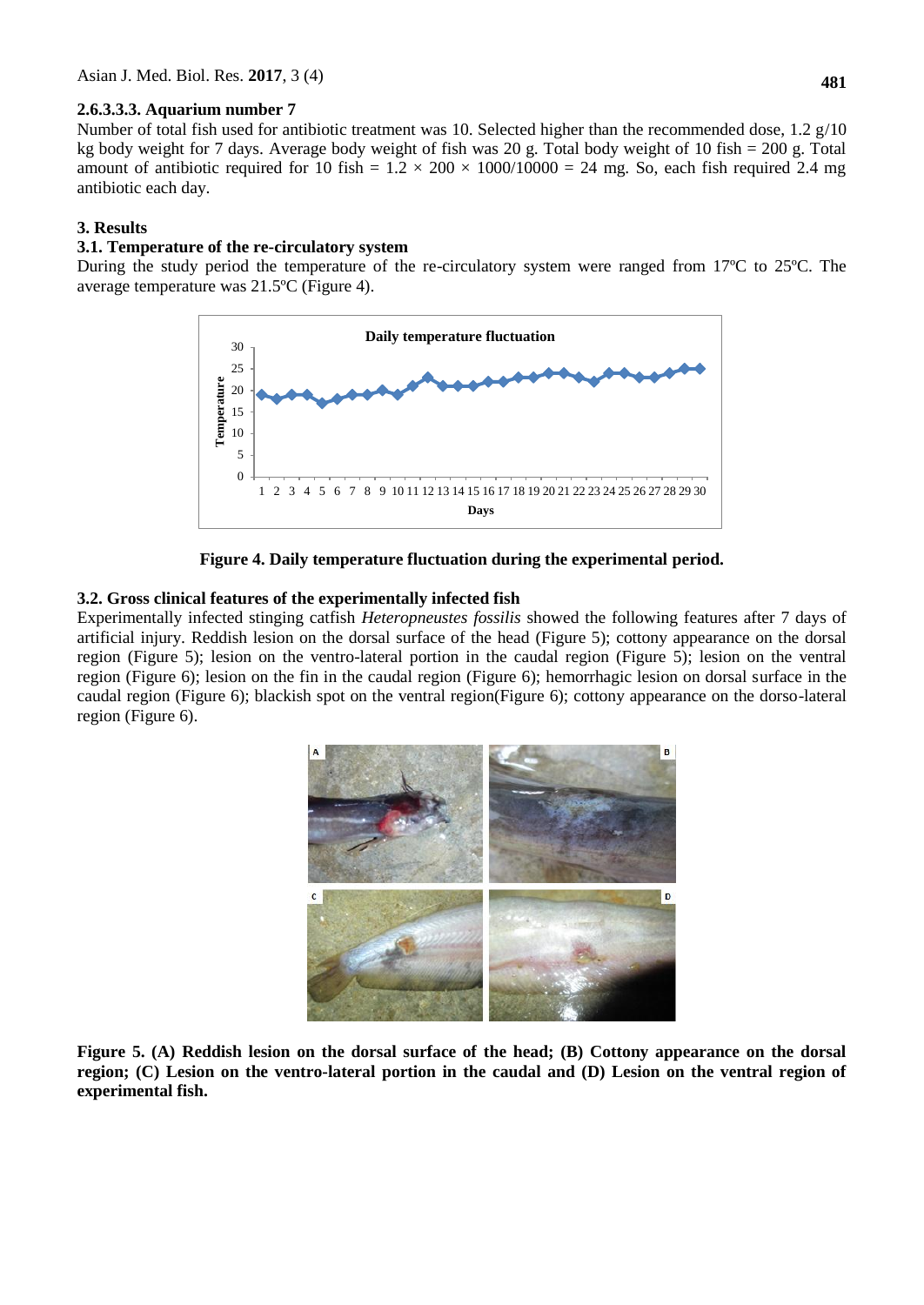

**Figure 6. (E) Lesion on the fin in the caudal region (F) Hemorrhagic lesion on dorsal surface in the caudal region (G) Blackish spot on the ventral region and (H) Cottony appearance on the dorso-lateral region of experimental fish.**

### **3.3. Results after chemotherapeutic treatment**

With the treatment of antifungal, mythelene blue two fish were cured, three fish were not recovered and five fish were died during the experiment (Figure 7). Results found after treatment with chemotherapeutics are shown in Table 3.



**Figure 7. (A) No significant difference found at the seventh day of treatment; (B) Lesion present in the dorsal surface of the head at the end of the experiment; (C) Cured fish at the end of the experimental period.**

With the treatment of antibiotic, Eryvet, at lower than the recommended dose three fish were not recovered but were alive and seven other fish were died during experiment (Figure 8).



**Figure 8. (D) Cottony appearance present at the seventh day of treatment; (E) Improvement of infected region at the end of experimental period.**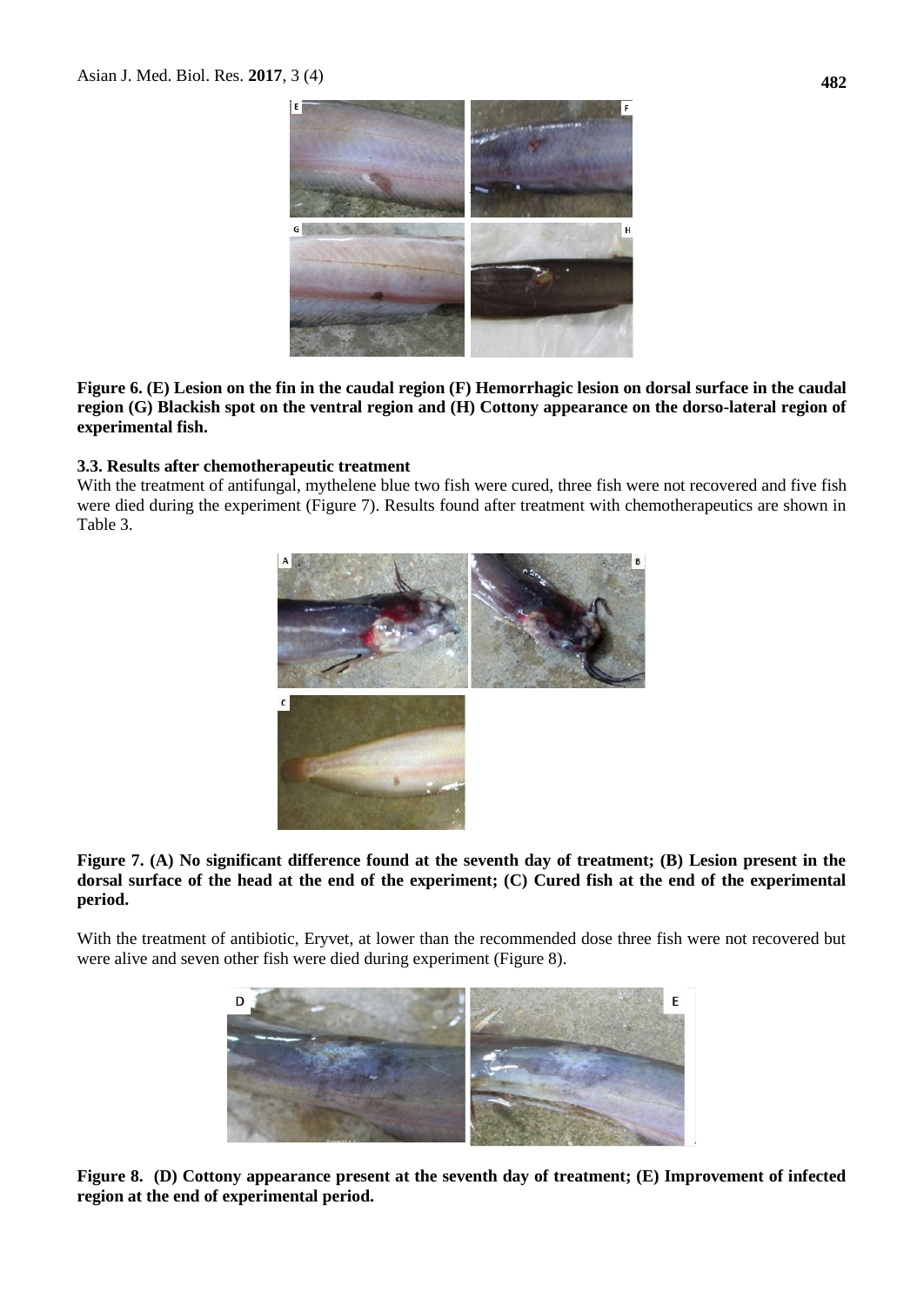With the treatment of antibiotic, Eryvet, at recommended dose, five fish were cured, one fish was not recovered and other four fish were died during experiment (Figure 9).



### **Figure 9. (F) Improvement of infected region at seventh day of the treatment period; (G) Not recovery of infected region at the end of the experimental period.**

With higher than the recommended dose of antibiotic, Eryvet, seven fish were cured, one fish was not recovered and two fish were died during experiment (Figure 10).



### **Figure 10. (H) Improvement of infected region at seventh day of the treatment period; (I) Cured fish at the end of the experimental period.**

With antifungal and lower than the recommended dose of antibiotic, Eryvet, four fish were cured, four fish were not recovered and other two fish died during experiment (Figure 11).



### **Figure 11. (J) Improvement of infected region at seventh day of the treatment period; (K) Cured fish at the end of the experimental period.**

With antifungal and recommended dose of antibiotic, Eryvet, nine fish were cured, and one fish died during experiment (Figure 12).



**Figure 12. (L) Improvement of infected region at seventh day of the treatment period; (M) Cured fish at the end of the experimental period.**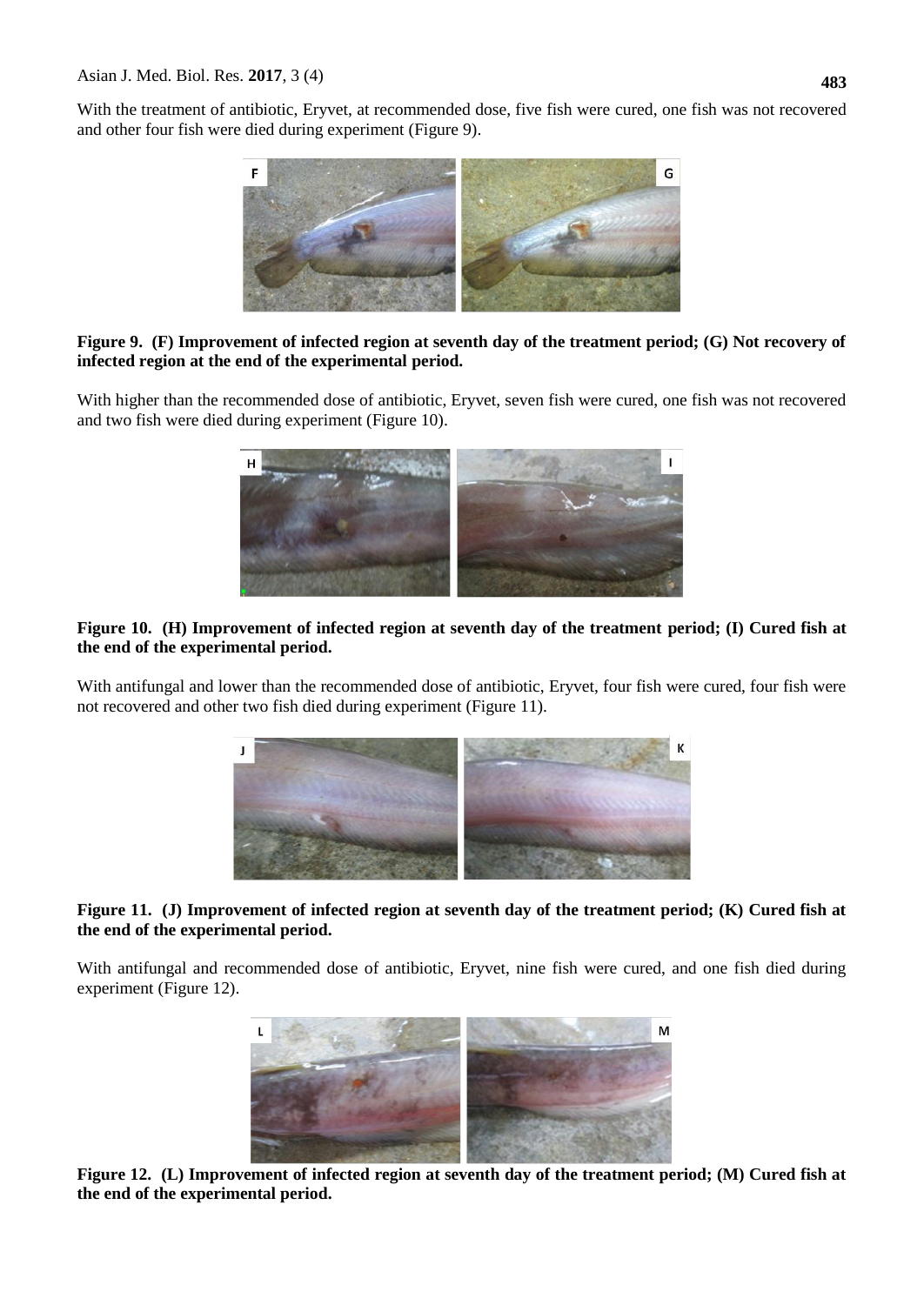With antifungal and higher than the recommended dose of antibiotic, Eryvet, nine fish were cured, and one fish died during experiment (Figure 13).



### **Figure 13. (N) Improvement of infected region at seventh day of the treatment period; (O) Cured fish at the end of the experimental period.**

In the negative control all of the ten fish of the experiment died (Figure 14).



**Figure 14. (P) Development of infected region at seventh day of the treatment period; (Q) Dead fish at the fifth day of observation.**

| <b>Chemotherapeutics</b>  | <b>Selected dose</b> | No. of fish<br>treated | No. of<br>fish | No. of fish not<br>recovered | No.<br>of<br>fish dead | Percentage of<br>recovery |
|---------------------------|----------------------|------------------------|----------------|------------------------------|------------------------|---------------------------|
|                           |                      |                        | cured          |                              |                        |                           |
| Antifungal<br>(Mythelene) | $0.2 \text{ mg}/1$   | 10                     | 2              | 3                            | 5                      | 20                        |
| Blue)                     |                      |                        |                |                              |                        |                           |
| Antibiotic (Eryvet)       | Lower                | 10                     | 0              | 3                            |                        | 0                         |
|                           | Recommended          | 10                     |                |                              |                        | 50                        |
|                           | Higher               | 10                     | 7              | 0                            | 3                      | 70                        |
| Antifungal                | Lower                | 10                     | 4              | 4                            |                        | 40                        |
|                           | Recommended          | 10                     | 9              | 0                            |                        | 90                        |
| Antibiotic                | Higher               | 10                     | 9              | 0                            |                        | 90                        |
| Negative Control          | No Treatment         | 10                     | 0              |                              | 10                     | 0                         |

### **3.4. Cumulative mortality**

At the end of experiment lowest cumulative mortality, 10% was found for recommended and higher than the recommended dose of antibiotic with antifungal (CRD, CHD) treatment. For the combined treatment of antibiotic lower than the recommended dose and antifungal (CLD) showed 20% cumulative mortality. At the rate of 30% cumulative mortality was found for higher than the recommended dose of antibiotic (AHD). The treatment of recommended dose of antibiotic (ARD), 40% cumulative mortality was found. Only antifungal treatment, 50% cumulative mortality was found. For lower than the recommended dose of antibiotic (ALD) treatment, 70% cumulative mortality was found. The highest cumulative mortality was found for negative control, where all the fish were died and their cumulative mortality was 100%. Different cumulative mortality of treated fish against selected chemotherapeutics are shown in Figure 15.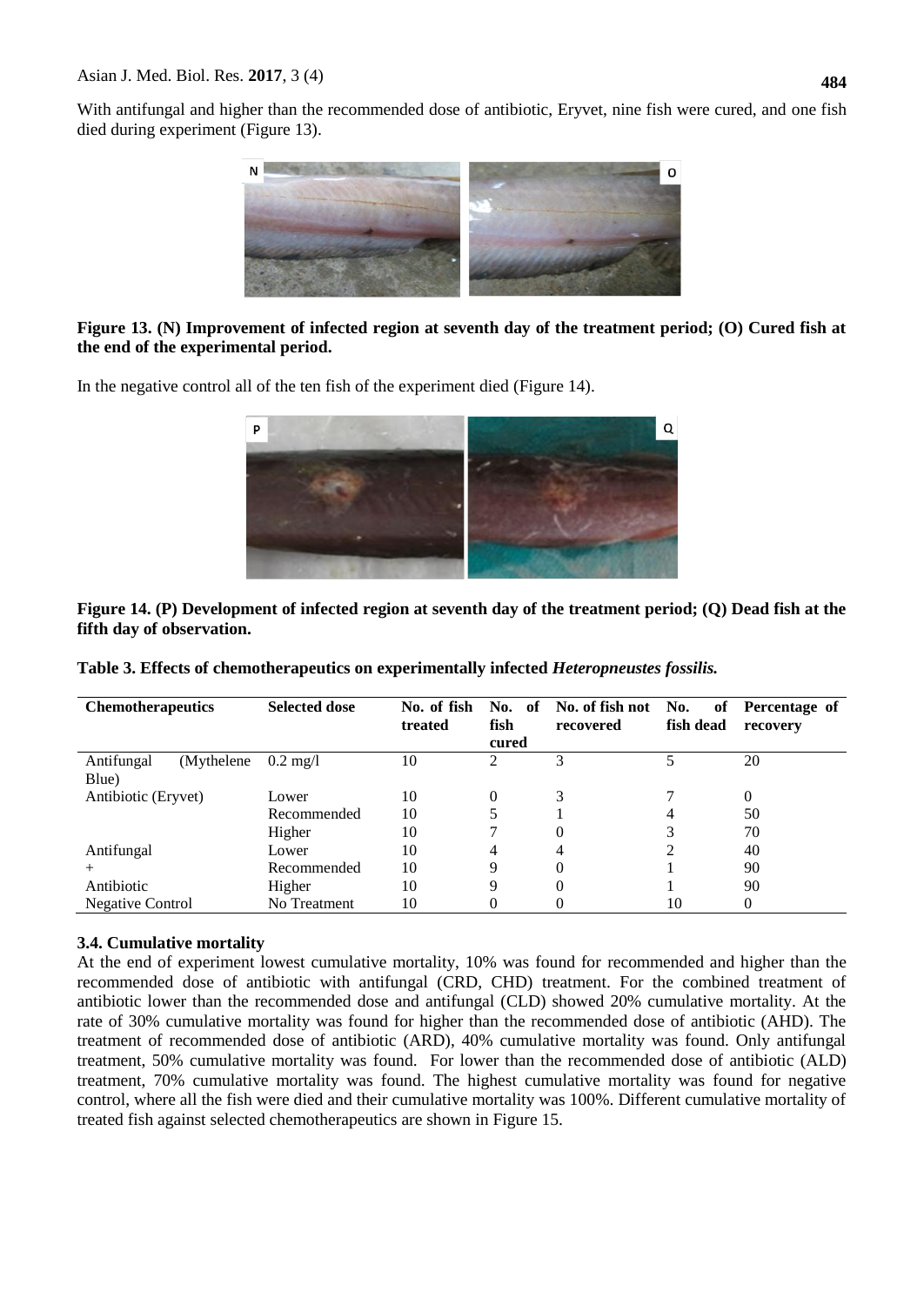

#### **Figure 15. Cumulative mortality of treated fish against selected chemotherapeutics, by which the result, either cured or not recovered but also not died at the end of the experimental period, was understood.**

#### **4. Discussion**

Commonly found traditional chemotherapeutics for disease control of fish are antibiotics, lime, salt, potassium permanganate, sumithion, melathion, formalin, bleaching powder, malachite green, methylene blue, and copper sulphate. Some previous studies also revealed the similar reports about the use of chemicals in Bangladesh aquaculture (Phillips, 1996; Brown and Brooks, 2002; Faruk *et al.,* 2005). According to, Rahman *et al.* (2016) and Ali *et al.* (2016) in the culture condition fishes were frequently affected by bacterial pathogen. Fungus attacked at the infected region as secondary invader. Different antibiotic and antifungal agents are useful to prevent bacterial and fungal disease. To establish the accurate dose, dosage and treatment method of commonly used antibiotic, Eryvet and antifungal, methylene blue, they were selected for the experiment at laboratory condition. Chemotherapeutics reduce the level of infection which either prevent multiplication of pathogen or retard their growth and the fish can overcome the disease (Olah and Farks, 1978; Srivastata, 1978; Zahura, 2001). The dose of chemotherapeutics in the present study differed from some of the previous study but the modes of action of the chemotherapeutics were found to be very similar. In any case, treatments using antibiotic have to be administrated at the effective dosage and during enough time to ensure elimination of bacteria (De Kinkelin *et al.,* 1986)*.* The present study was carried out to justify the recommended dose and method of application of particular chemotherapeutics. Some variation was found between the information leaflet and packed indication. Neither the sellers nor the farmers or extension workers had clear idea about the ingredient of pharmaceutical companies nor were they using those without hesitation.Little is known about the fate of unused antibiotics or their effect on the environment (Rahman *et al.*, 2015a; Rahman *et al.*, 2015b; Shabuj *et al.*, 2015 and Yeasmin *et al.*, 2015). Obviously, the potential exists for the antibiotics to affect adversely natural bacterial communities. Studies of freshwater salmonid farms by Austin (1985) showed that bacterial numbers decreased in effluent during chemotherapy. Moreover, it took many weeks for compounds such as oxytetracycline to be broken down, depending upon temperature, oxygen and light levels (Jacobson and Berglind, 1988; Samuelson, 1989 and Neowajh *et al.*, 2015).

In the present study, methylene blue was run to prevent secondary infection caused by fungus. It was used with antibiotic combinedly at a dose of 0.2 mg/l as prolonged treatment. It showed the best result (90% recovery of fish). The relevant results were found by the study of Sharmin *et al.* (2016); Hossain *et al.* (2016); Monir *et al.* (2015); Chowdhury *et al.* (2015); Ahmed *et al.* (2015); Hasan *et al.* (2015) and Borty *et al.* (2016). Scott and Warren (1964) used 2 ppm concentration of methylene blue for complete destruction of fungal hyphae within 7 days treatment. Rahman *et al.* (2017) found the same result at the species of *L. bata*. Roberts (1993) found that 0.25 ppm of methylene blue was required to kill *Saprolegnia parasitica.* In the present study it was found that 0.2 mg/l mythelene blue was helpful to prevent fungal infection in combination with antibiotic, Eryvet. Rahman and Chowdhury (1999) conducted trials of chemotherapy to control the ulcer disease-affecting catfish as a case study. The best result was obtained by a successive bath in 1-2% NaCI suspension and subsequent oral treatment with commercial erythromycine at a dose of 75 mg per kg body weight of fish for 5 days. Haque *et al.* (2014) observed the effectiveness of antibiotic, erythromycin, reducing the bacterial load in rohu fish under artificial culture condition in the laboratory. They resulted that 2 gm/kg erythromycin in diet, twice daily is potential antibiotic to reduce bacterial load in fish and can be used commercially for maintaining the fish health in aquarium condition. The present study was conducted very carefully during uses of chemotherapeutics.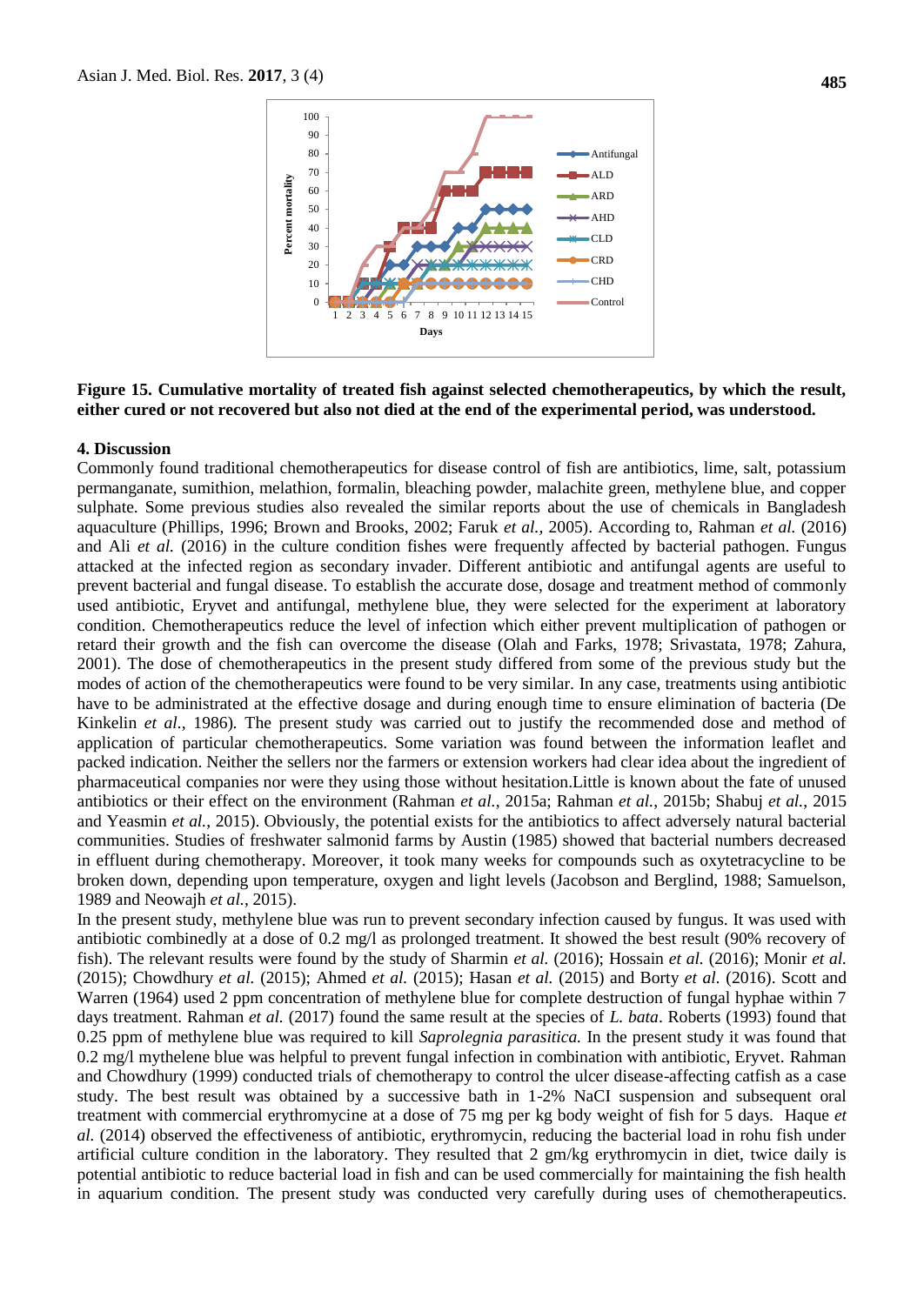Combined use of chemotherapeutics: antibiotic and methylene blue treatment showed best results (90% recovery of fish). Single antibiotic (Eryvet) showed good results at higher dose (70% recovery of fish). Single methylene blue showed bad results (20% recovery of fish).It is suggested that combined treatment of antibiotic, Eryvet at a dose of 1 g/10 kg body weight of fish for 7 days once daily and antifungal, methyleene blue at a dose of 0.2 mg/l water for 7 days should be used for effective result. However, field level experimental trials should be conducted before its implementation.

### **5. Conclusions**

For successful aquaculture operation selecting the correct chemotherapeutic is an important first step in controlling infection, proper administration of any chemotherapeutic for the recommended days is equally important. Generally, lesions occur in the fish body due to bacterial infection which may be cured by antibiotic treatment. But sometimes, as a secondary invader fungus may also be found on the lesion area. Thus, an antifungal drug use together with antibiotics should be effective measure. In treating both bacterial and fungal infection, use of mythelene blue is recommended widely. In the present study use of methylene blue together with the antibiotic showed the best result. Only single use of antibiotic did not show the best result. Obviously without antibiotic, use of methylene blue also did not show the best result. So, in the case of experimentally infection of at least stringing catfish, an effective antibiotic treatment like Eryvet together with an anti-fungal drug mythelene blue is recommended.

#### **Conflict of interest**

None to declare.

#### **Acknowledgement**

The research team would like to acknowledge and thanks to Mr. Rabi Talukder, Deputy Sales Manager, ACI Animal Health, ACI limited for his tremendous support and inspiration to conduct this research and promotion of Eryvet powder.

### **References**

- Ahmed GU, MN Alam and MM Rahman, 2015. Impact of aqua drugs and chemicals on the recoveries of fish diseases and total fish production in Sherpur region of Bangladesh. Asian J. Med. Biol. Res., 1: 600-606.
- Alderman DJ, 1992. Malachite green and alternatives as therapeutic agents.European Aquaculture Society Special Publications,16: 235-244.
- Ali MM, AA Asif, MAI Shabuj, O Faruq, S Vaumik, BMN Sharif and MA Zafar, 2016. Technology of artificial breeding of catfish species in the hatcheries in Jessore Region, Bangladesh. Int. J. Fish. Aqua. Stud., 4: 180- 188.
- Austin B, 1985. Antibiotic pollution from fish farms: effects on aquatic microflora. Microbiological Science, 2: 113-117.
- Borty SC, F Rahman, AKMA Reza, MS Khatun, ML Kabir, MH Rahman and MS Monir, 2016. Isolation, molecular identification and antibiotic susceptibility profile of *Aeromonas hydrophila* from cultured indigenous Koi (*Anabus testudineus*) of Bangladesh. Asian J. Med. Biol. Res., 2: 332-340.
- Brown D and A Brooks, 2002. A survey of disease; impact and awareness in pond aquaculture in Bangladesh, the Fisheries and Training Extension Project Phase11. In: Arther JR, MJ Phillips, RP Subasinghe, MB Reantaso and LH MacRae (Editors), Primary Aquatic Animal Health Care in Rural, Small Scale and Aquaculture Development. FAO Fisheries Technical Paper No. 406*.*pp. 85-93.
- Chowdhury AA, MS Uddin, S Vaumik and AA Asif, 2015. Aqua drugs and chemicals used in aquaculture of Zakigonj upazilla, Sylhet. Asian J. Med. Biol. Res., 1: 336-349.
- De Kinkelin P, C Michel and P Ghittino, 1986. Precis de pathologie des poisons*.* INRA/OIE, Paris, France.pp. 360.
- Dixon BA, 1994. Antibiotics resistance of bacterial fish pathogens. Journal of World Aquaculture Society, 25: 60-63.
- Faruk MAR, Sultana and MB Kabir, 2005. Use of Chemicals in aquaculture activities in Mymensingh area, Bangladesh. Bangladesh Journal of Fisheries Research, 29: 110.
- GESAMP 1997. Joint Group of Experts on the Scientific Aspects of Marine Environmental Protection. Towards safe and effective use of chemicals in coastal aquaculture. IMO/ FAO/ UNESCO/ IOC// WMO/ WHO/ IAEA/ UN/ UNEP. pp. 40-65.